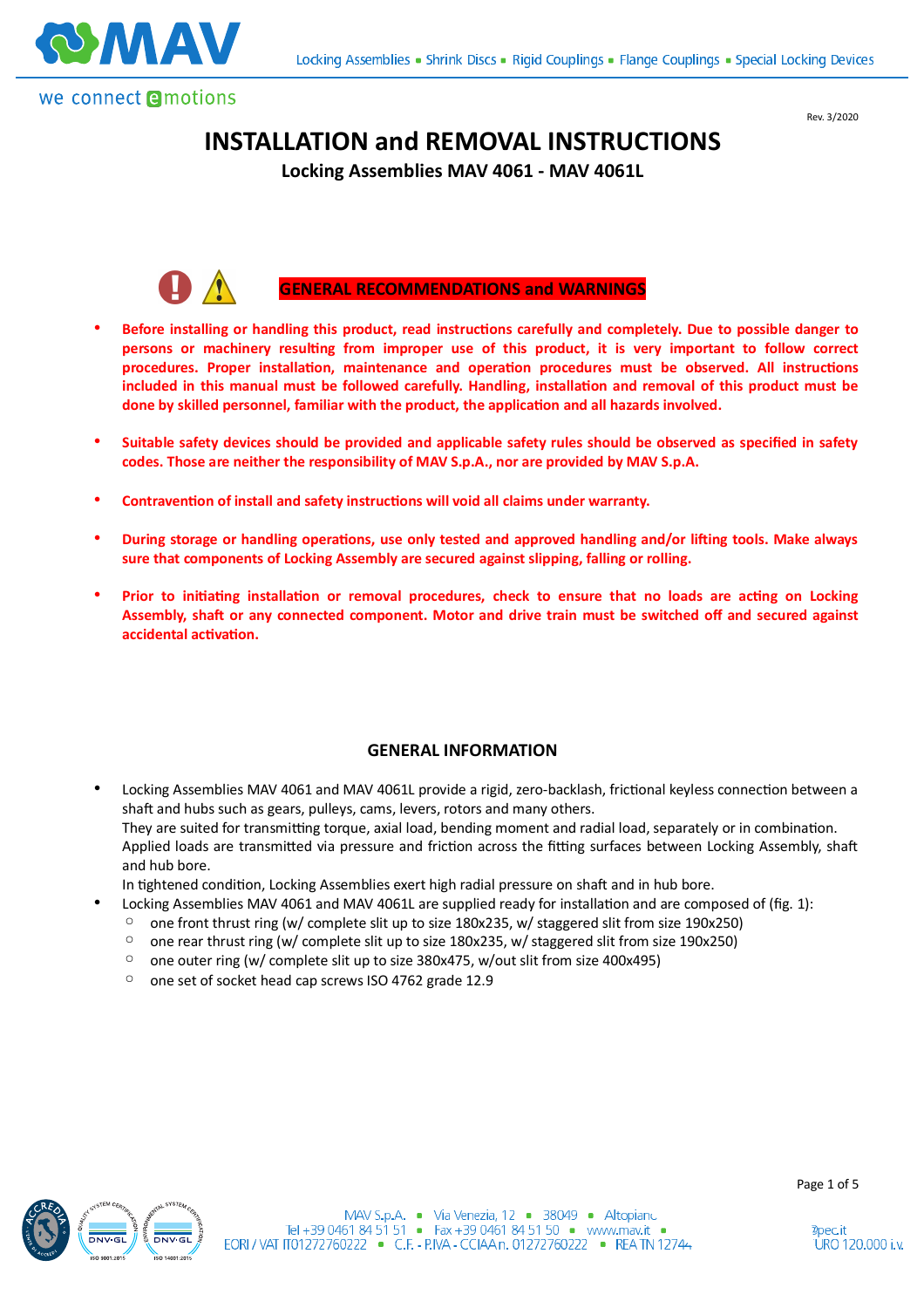



 $\sqrt{4}$ XX VITE A TESTA CIL. ESAG. INCASS. ISO 4762 - 12.9 / S.H.C. SCREW ISO 4762 - 12.9 Fig. 1. Composition.

- Lubrication. Functional values are rated with **screws, locking rings, shaft and hub contact areas coated with a film of** mineral or synthetic-base oil with low content of additives (specific corrosion-protection purpose products as well as products used to release oxidized connections are not recommended). DON'T USE low friction lubricants based on molybdenum disulphide, graphite, copper and other similar compounds (e.g., Molykote®, Never-Seeze® or similar products).
- Recommended shaft / hub bore tolerances: h8 / H8.
- Recommended shaft / hub bore surface finish:  $0.8 \leq Ra \leq 3.2$  um
- Tightening torque. Functional values in the catalog are based on specified tightening torque (Ma). Tightening torque may be reduced up to 0.6\*Ma (max reduction by 40%). A given reduction of tightening torque leads to a proportional reduction of functional values.
- After installation is completed, it is usually not necessary to re-check tightening torque after equipment has been in operation. However, loosening of the screws may occur in connections subject to severe operating conditions. In these instances, periodic check of screws tightening torque is recommended.

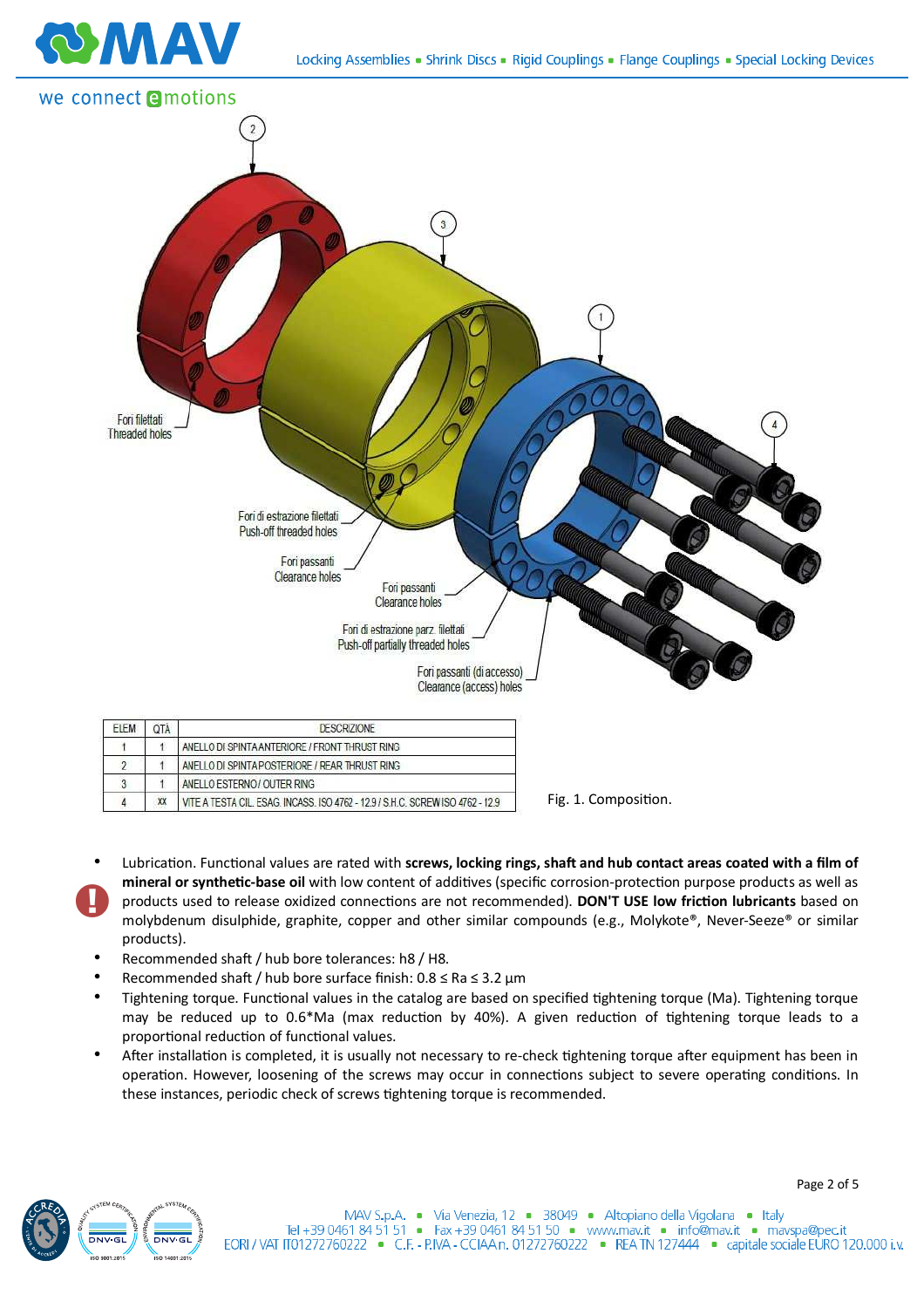

# we connect **Amotions**

#### **INSTALLATION**



Prior to initiating the installation procedure, check to ensure that no loads are acting on Locking Assembly, shaft or any connected component. Motor and drive train must be switched off and secured against accidental activation.

Locking Assemblies MAV 4061 and MAV 4061L are supplied ready for installation.

Should the unit be disassembled and re-assembled, make sure that the outer ring is not reversed and the slits in all rings are aligned. The unit is assembled correctly if there are no holes in the outer ring behind partially threaded holes in the front thrust ring as well as no holes in the rear thrust ring behind threaded holes in the outer ring.

During tightening of Locking Assembly, a small axial displacement of hub respect to shaft may occur.

1. Make sure that screws, locking rings, shaft and hub contact areas are clean and coated with a film of oil.

2. For ease of installation, thrust rings shall be disengaged (fig. 2). Loosen all screws by two/three turns; then transfer and hand tighten at least two screws into the push-off threaded holes in the front thrust ring and at least two screws into the push-off threaded holes in the outer ring, accessible via corresponding clearance holes in the front thrust ring.



Fig. 2. Disengagement of thrust rings and positioning of Locking Assembly.

3. Insert Locking Assembly into the hub bore and make it slide onto the shaft, making sure that connected components are positioned as required. Thrust rings and outer ring shall be completely supported by shaft respectively hub **bore** (fig. 2). At this point, relocate the screws used to disengage the thrust rings.

Installation into hubs with shoulder requires a few mm's gap between rear thrust ring and shoulder (fig. 2).

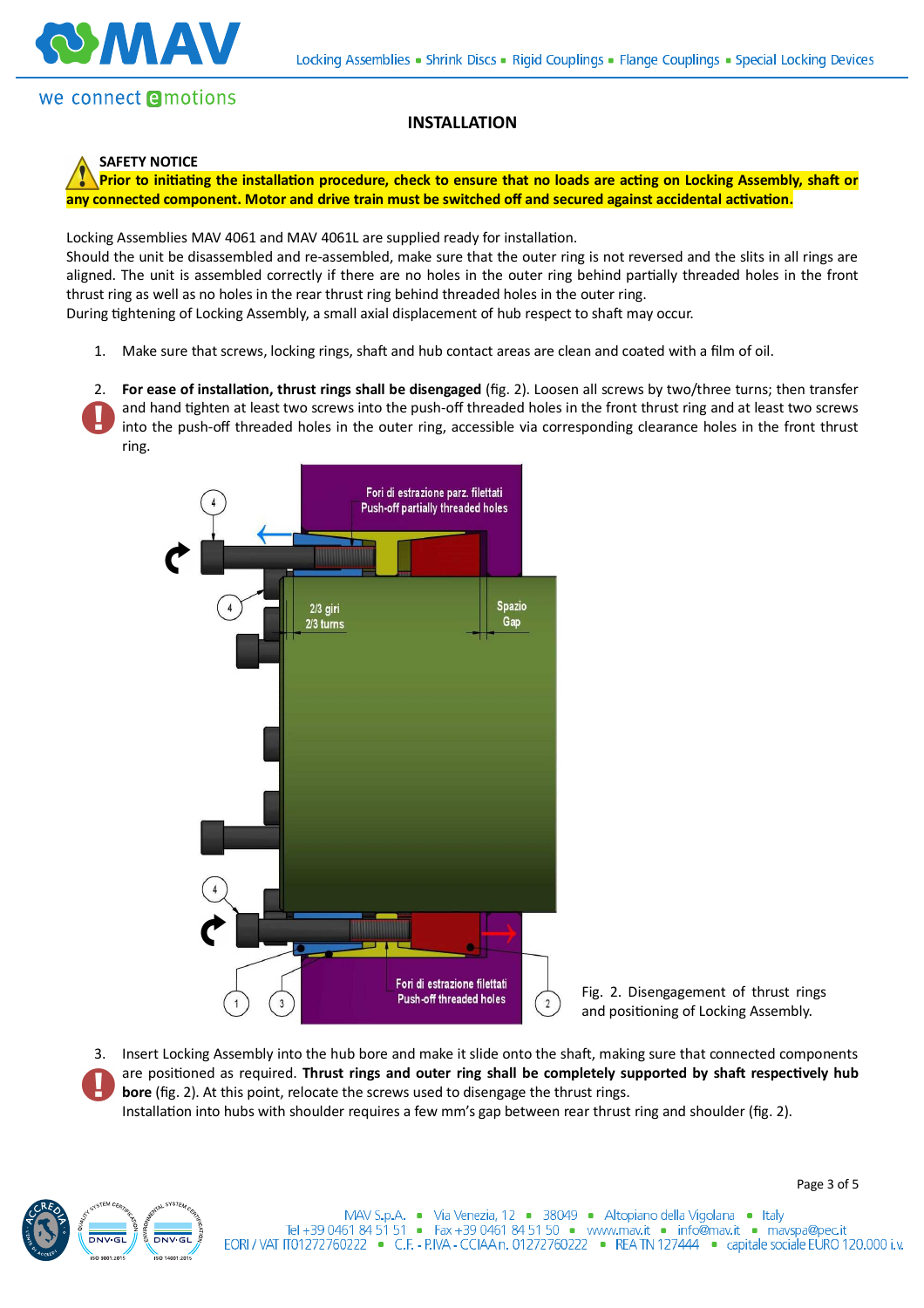### we connect **e**motions

MTAN

4. Tighten the screws by hand in a crosswise pattern, starting with a screw located at 90° approx. respect to slit in the front thrust ring (fig. 3), until fitting clearances with shaft and hub bore are bridged and connected components are slightly locked, while making sure that hub is aligned as required using a dial indicator. Better centering of hub from the beginning of installation is essential for better centering when installation is completed.

5. Use a torque wrench set approx. 5% higher than specified tightening torque (Ma), or reduced within admissible value. Progressively tighten the screws in a crosswise pattern (fig. 3), using approx. *¼* turns for several passes until ¼ turns can no longer be achieved. Start with a screw located at 90° approx. respect to slit; screws adjacent to slit shall be tightened in a row.



- 6. Still apply overtorque for a few more passes. This is required to compensate for a system-related relaxation of the screws since tightening of a given screw will always relax adjacent screws. Without overtorquing, a very large number of passes would be needed to reach specified tightening torque.
- 7. Reset the torque wrench to specified tightening torque (Ma), or reduced within admissible value, and check all screws in either a clockwise or counterclockwise sequence. The installation is completed as long as no screw can be turned further, otherwise repeat step 6. Once tightening procedure is completed, make sure that surfaces adjacent to slit are flush.

NOTE: for connections subject to corrosion, slits in all rings should be sealed with a suitable caulking compound and push-off threads should be plugged. Locking Assembly may also be protected with specific covers.